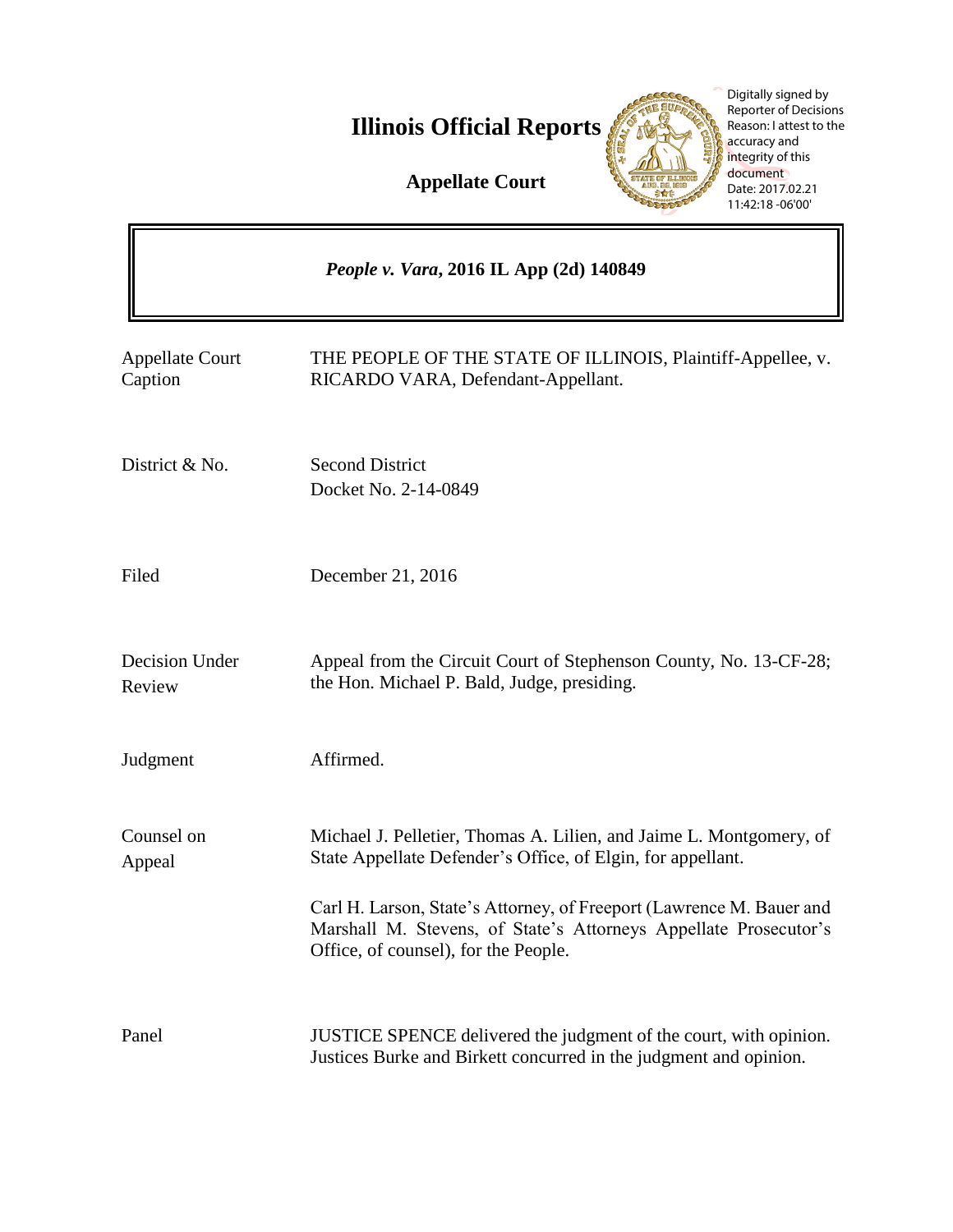### **OPINION**

¶ 1 This case presents a matter of statutory construction. Defendant, Ricardo Vara, was convicted of grooming pursuant to section 11-25 of the Criminal Code of 2012 (Code) (720 ILCS 5/11-25 (West 2012)), in that he sent a text message to J.D., an 11-year-old girl, stating that he wanted to make love to her "pink hot pussy." On appeal, defendant argues solely that, to be convicted of grooming, section 11-25 required that he enticed J.D. in order that *J.D.* commit a sex offense. Because we interpret the statute as requiring that defendant enticed J.D. to engage in sexual conduct with defendant—in order that *defendant* could commit a sex offense—we affirm.

# ¶ 2 I. BACKGROUND

- ¶ 3 Defendant was charged with one count of grooming pursuant to section 11-25 of the Code (the grooming statute). *Id.* The State alleged that on or about January 14, 2013, defendant:
	- "knowingly used a \*\*\* cellular device to entice J.D. a child, to commit the offense of Predatory Criminal Sexual Assault of a Child, in violation of 720 ILCS 5/11-1.40, in that he sent a text message to J.D.'s phone stating that he wanted to make love to 'ur pink hot pussy.'"
- ¶ 4 On May 13, 2014, defendant waived his right to a jury trial, and the case proceeded to a stipulated bench trial. The State provided the following evidence, and defense counsel agreed that the State's witnesses, if called, would testify in substantially the same manner. First, Freeport police officer Coplien would testify as follows. On February 5, 2013, Coplien responded to a complaint of explicit text messages sent to J.D. Upon arriving at the complainant's home, Coplien saw defendant standing outside. Defendant's date of birth was August 14, 1955. Coplien spoke with defendant, and defendant told him that he had made a mistake by sending a text message to the wrong person.

¶ 5 Coplien then went inside and spoke to J.D.'s parents. Nicole M. was J.D.'s mother. Nicole told Coplien that J.D. had shown Nicole her cellular phone. J.D. had received text messages that upset her. It was later determined that the text messages came from defendant's phone number. Nicole gave Coplien J.D.'s phone.

¶ 6 One of the text messages on J.D.'s phone read, verbatim: "I'w say yes jazzy I wih I was thar making love to ur pink hot pussy Come-On jazz.u now u got to cl I'w be work win u cl.But cl after, 430 . &Beeztw8 9.I'wse." The message was sent from defendant's phone number on January 14, 2013. J.D. replied with several text messages to defendant, sending the following on January 23, 2013: "Why do u keep sending me dirty messages," "Can u answer that," and "why do u want me to call." The messages were signed "YOLO:)loljazzymarieboo."

- ¶ 7 Nicole told Coplien that she confronted defendant about the messages sent to J.D.'s phone. Defendant claimed that he sent the messages by accident.
- ¶ 8 Coplien returned to defendant and asked to see his phone. Defendant allowed him to look at his text messages but did not allow him to handle his phone. Instead, defendant scrolled through the messages while Coplien observed. Based on his observations, including observing that the phone number on defendant's phone matched the phone number for the messages sent to J.D.'s phone, he arrested defendant and seized his phone. He placed defendant's and J.D.'s phones in the Freeport police department's evidence vault.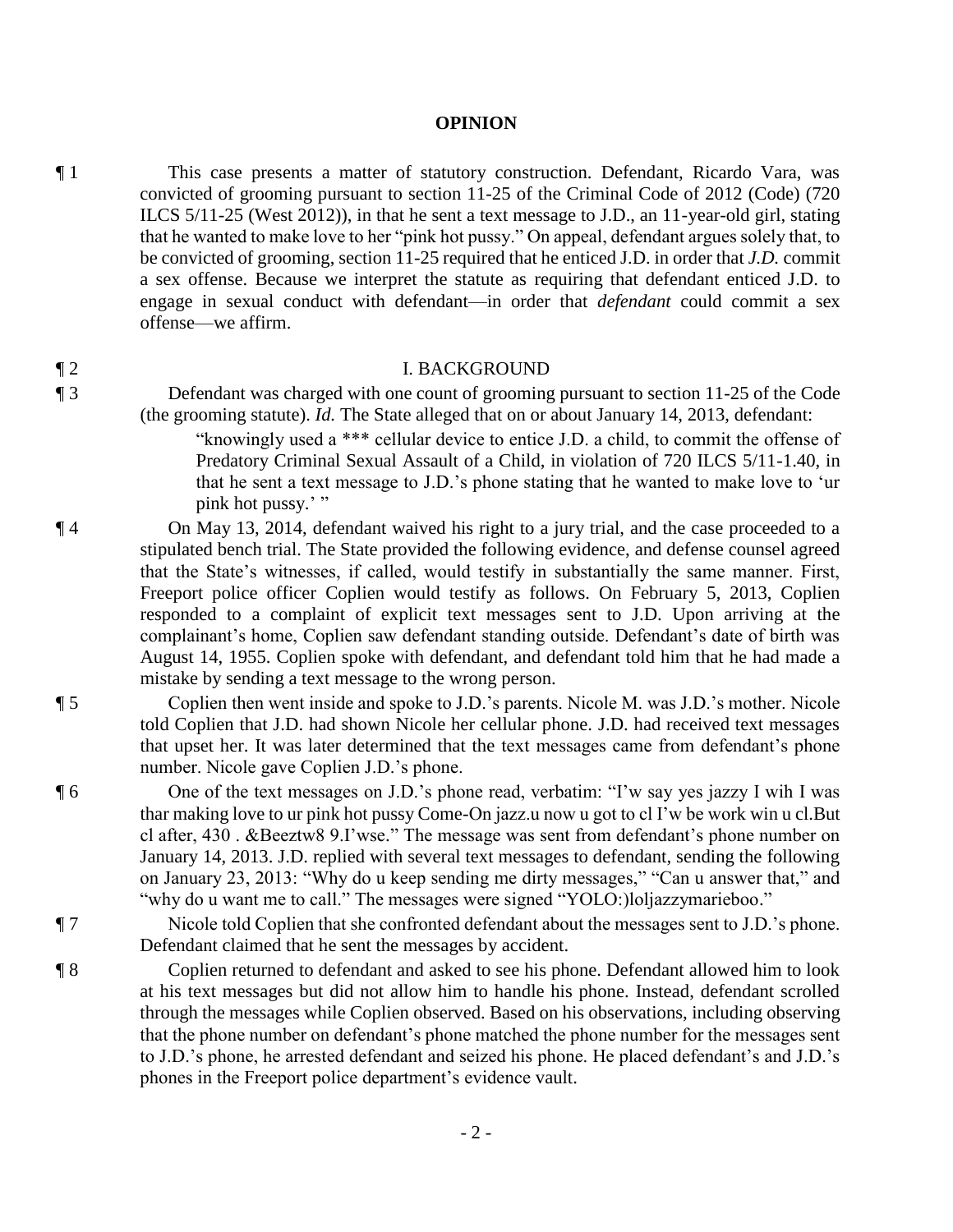- ¶ 9 J.D. would testify as follows. She was 12 years old at the time of trial and 11 years old when she received defendant's text message from January 14, 2013. Defendant had been living with her and her family for a period of time, and he paid rent to her parents. Sometimes, defendant took her shopping and bought her gifts. He gave her a cell phone, paid the bill on the cell phone, and gave her a tablet computer. They spoke often. Defendant wanted J.D. to call and text him frequently. He was 57 years old when he sent her the text message in this case.
- ¶ 10 J.D. would identify the text message defendant sent to her cellular phone. She also would confirm the text messages that she sent to defendant. Defendant referred to her in his text message as "Jazzy" or "Jazz."
- ¶ 11 Next, defense counsel presented defendant's testimony, and the State agreed that defendant would testify as follows. Defendant had sent his text message to J.D. in error. The message was intended for two other individuals, Felicia C. and Jennifer D. He explained this to Coplien when they spoke on February 5, 2013.
- ¶ 12 Further, defendant would explain that some of the text messages on his phone were taken out of context and that some of the messages were intended for J.D.'s family in general, not specifically for J.D. He and the family had "a falling out" over some financial issues. Some money had been "misplaced." He would argue that money was the motivation behind this incident.
- ¶ 13 After the presentation of the stipulated evidence, the State argued that defendant knowingly used his cellular phone to entice J.D. in order to commit predatory criminal sexual assault of a child, in that his words proposed or encouraged coitus between J.D. and himself. Defense counsel responded in part by asking the court to rule whether the grooming statute reasonably placed defendant on notice of the offense charged.
- ¶ 14 The court found defendant guilty of grooming beyond a reasonable doubt. The court reasoned as follows. When the alleged offense occurred, J.D. was under the age of 13 and defendant was over the age of 18. The "single most damning piece of evidence" against defendant was the text message itself, which the court understood as intended for J.D.
- ¶ 15 Defendant moved for a new trial. He argued in part that the evidence did not establish his mental state, that is, that he sent the message to seduce, solicit, lure, or entice, or attempt to seduce, solicit, lure, or entice, J.D. to commit any sex offense. Defendant also moved to vacate his conviction, arguing that the State failed to present evidence necessary to establish the essential elements of the offense of grooming.
- ¶ 16 At a hearing on the motion to vacate the conviction, defense counsel argued that it was impossible for defendant to have committed the crime as delineated by the grooming statute. The statute required that a defendant entice a child to commit a sex offense. In particular, counsel argued, in this case, the statute required that the child was enticed to commit the crime of predatory criminal sexual assault of a child, making the child both the victim and the perpetrator. The court denied the motion to vacate the conviction.
- ¶ 17 At the hearing on the motion for a new trial, defense counsel again raised the issue of the statute's wording, describing it as a "poorly written statute" that was "very vague" because "asking a child to commit the crime would be an impossible thing." The State disagreed that the statute required that the child was enticed to commit any offense or that the wording of the statute was unconstitutionally vague. The court denied the motion, reasoning that the statute had survived constitutional challenges in the past.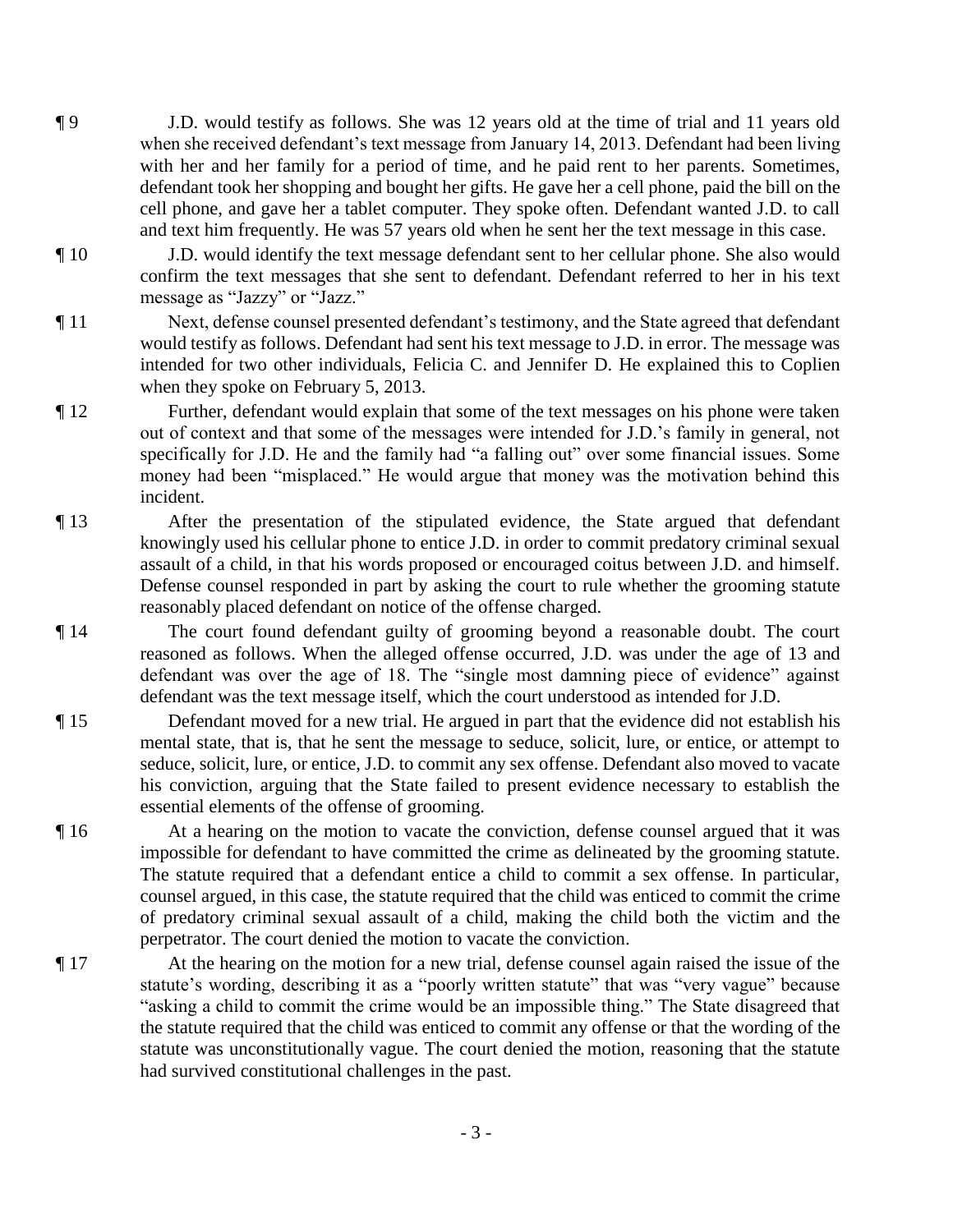- ¶ 18 Following a sentencing hearing, the court sentenced defendant to 24 months' imprisonment.
- ¶ 19 Defendant timely appealed.

# ¶ 20 II. ANALYSIS

- ¶ 21 Defendant argues that the State did not prove an essential element of the offense of grooming, because it would be legally impossible for J.D. to commit a predatory criminal sexual assault, which the statute required that she be enticed to commit. Defendant does not contest the trial court's findings. Rather, his argument is based entirely on statutory construction. Questions of statutory construction are questions of law, which we review *de novo*. *People v. Gutman*, 2011 IL 110338, ¶ 12.
- ¶ 22 Defendant argues that section 11-25(a) of the Code required that J.D. personally was enticed to commit the offense of predatory criminal sexual assault. He first notes that the legislature did not define the terms "seduce, solicit, lure, or entice" in section 11-25 of the Code. However, the Code generally defines "solicit" in section 2-20 (720 ILCS 5/2-20 (West 2012)) as follows: " 'Solicit' or 'solicitation' means to command, authorize, urge, incite, request, or advise another to commit an offense." Unless the particular context of section 11-25 requires a different meaning for "solicit," we should ascribe the definition provided in section 2-20.
- ¶ 23 Defendant continues that section 11-25 does not define the terms "seduce," "entice," or "lure" and that therefore we must look to their popularly understood meanings. Citing the Merriam-Webster dictionary, defendant asserts that "seduce" means to persuade someone to do something, particularly to have sex. To "lure" is defined as to cause or persuade someone to go somewhere or do something by offering some pleasure or gain. And finally, "entice," when taken as a transitive verb, means to attract artfully or adroitly or by arousing hope or desire.
- ¶ 24 Defendant emphasizes that all of these terms, along with the section 2-20 definition of solicit, "have a common theme of persuading *someone* to do *something*." (Emphases in original.) Therefore, the plain language of the statute required that, in order for him to have committed grooming, he must have persuaded or attempted to persuade J.D. to commit a sex offense. Defendant also invokes the rule of lenity, in that an ambiguous criminal statute will generally be construed in the defendant's favor. *Gutman*, 2011 IL 110338, ¶ 12.
- ¶ 25 Defendant argues that, under the State's interpretation of the grooming statute, the offense is identical to the offense of indecent solicitation of a child under section 11-6 of the Code (720 ILCS 5/11-6 (West 2012)). Section 11-6(a) provides that a "person of the age of 17 years and upwards commits indecent solicitation of a child if the person, with the intent that the offense of \*\*\* predatory criminal sexual assault of a child \*\*\* be committed, knowingly solicits a child \*\*\* to perform an act of sexual penetration or sexual conduct." 720 ILCS 5/11-6(a) (West 2012). Under section 11-6(b), "solicit" includes commanding or urging another in person, over the phone, or by computer to perform an act. 720 ILCS 5/11-6(b) (West 2012). Defendant contrasts the definition of "solicit" in section 11-6(b) with the general definition of "solicit" found in section 2-20 of the Code ("'Solicit' \*\*\* means to command \*\*\* another to commit an offense." (720 ILCS 5/2-20 (West 2012))). Whereas committing the offense of indecent solicitation of a child requires commanding a child to *perform an act*, the general definition of "solicit" under section 2-20 is to command another *to commit an offense*. Defendant concludes that the offense of indecent solicitation of a child involves the situation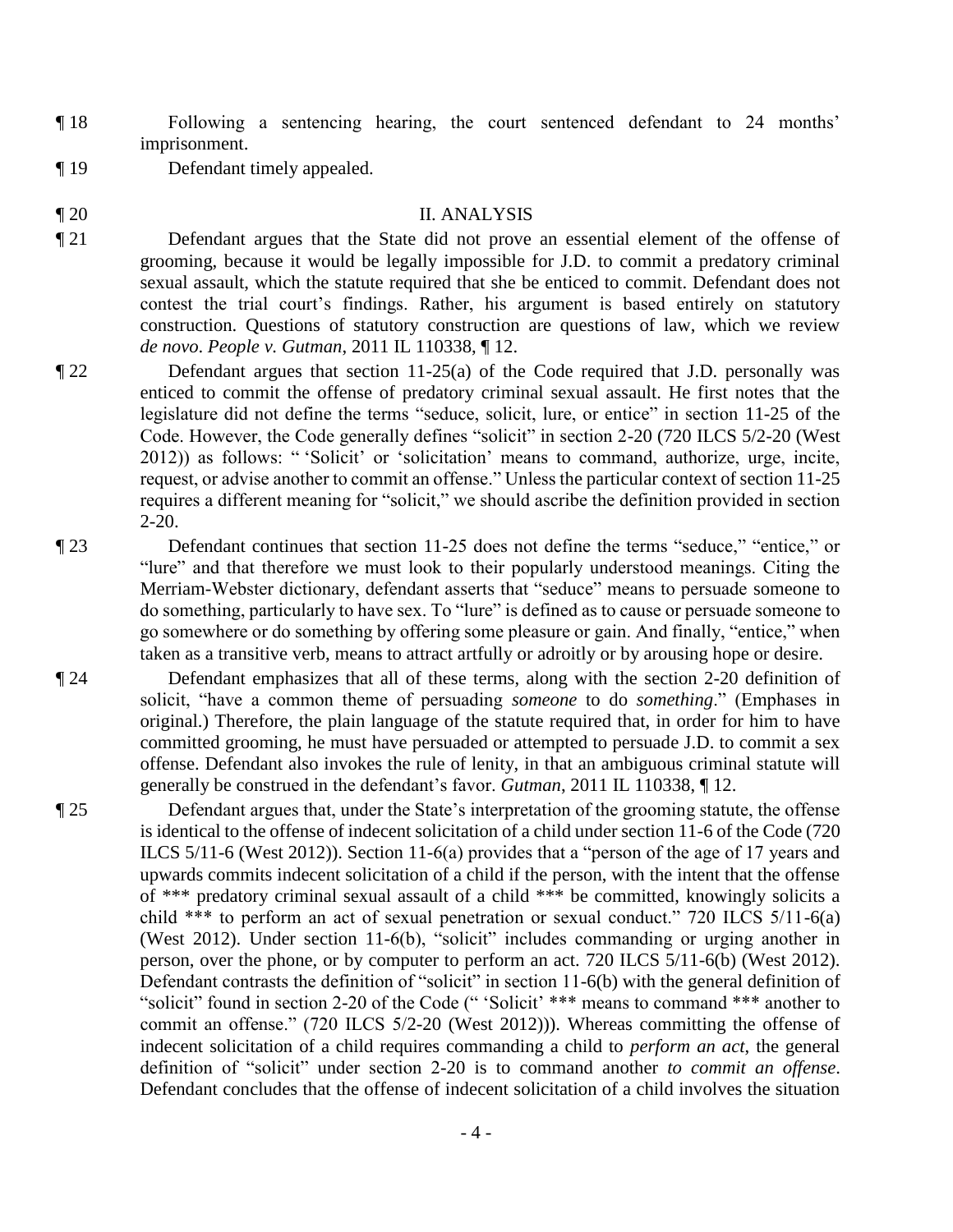where a defendant seeks to persuade a child to have sex with the defendant. Therefore, if we hold that grooming under section 11-25(a) also involves soliciting a child to have sex with the defendant, we will render section 11-6(a) superfluous.

¶ 26 Moreover, defendant argues that the State's statutory construction would lead to the absurdity of punishing the same crime in vastly different ways. Under the indecent solicitation of a child statute (720 ILCS 5/11-6(a) (West 2012)), if the solicited act would constitute a predatory criminal sexual assault, the offense is a Class 1 felony. On the other hand, any violation of the grooming statute (720 ILCS 5/11-25 (West 2012))—including solicitation of a predatory criminal sexual assault—is only a Class 4 felony. Such a disparity is unjust and raises constitutional concerns about proportionate penalties.

- ¶ 27 Defendant contends that his construction of these two statutes accounts for the different degrees of punishment and avoids questions of unconstitutionality. A defendant who solicits a child for the defendant to commit a predatory criminal sexual assault should receive a harsher punishment. On the other hand, under the grooming statute, a defendant is trying to solicit another person to commit a sex offense and is thus a degree removed from the solicited criminal act, warranting a lesser punishment. If the State wanted to punish defendant for soliciting J.D. to engage in a sexual act with him, it should have charged him under section 11-6(a) with indecent solicitation of a child.
- ¶ 28 Defendant acknowledges that the legislature "would have recognized that children cannot commit predatory criminal sexual assault of a child." However, he contends that the legislature drafted section 11-25(a) to include "any sex offense," which means any sex offense a child can commit. Defendant notes that children can commit sex offenses against other children. See, *e.g.*, *In re J.W.*, 204 Ill. 2d 50, 55 (2004) (12-year-old boy adjudicated delinquent for aggravated criminal sexual assault against two 7-year-old boys.).

¶ 29 Defendant concludes that, under the plain language of the grooming statute, the State had to show that defendant enticed J.D. to commit a sex offense that she was capable of committing against another person. Importantly, as charged, the enticed offense was predatory criminal sexual assault of a child. J.D. was 11 years old when she received defendant's text message, but in order to commit a predatory criminal sexual assault, J.D. had to have been at least 17 years old. Accordingly, it was impossible for J.D. to commit a predatory criminal sexual assault, and the State failed to prove that defendant was guilty of grooming.

- ¶ 30 The State responds as follows. The State has "no quarrel" with defendant's definitions of "seduce," "solicit," "lure," or "entice"; their meanings are clear. However, the State disagrees with defendant's reading of the grooming statute. The State emphasizes that the definitions of the words are no less important than the grammatical construction of the statute itself. Defendant's interpretation—that a defendant must act with the intent that someone else commit an offense—ignores the "all-important" comma before "to commit any sex offense." The statute provides: "A person commits \*\*\* grooming when he or she knowingly uses a computer on-line service \*\*\* to seduce, solicit, lure, or entice \*\*\* a child, a child's guardian, or another person believed by the person to be a child or a child's guardian, *to commit any sex offense* \*\*\*." (Emphasis added.) 720 ILCS 5/11-25(a) (West 2012). The comma denotes that the clause that follows it refers back to "a person" at the beginning of the sentence instead of to "a child" or "a child's guardian."
- 

¶ 31 Next, the State disagrees that the indecent solicitation of a child statute defeats its interpretation of the grooming statute. First, a State's Attorney has discretion to prosecute

- 5 -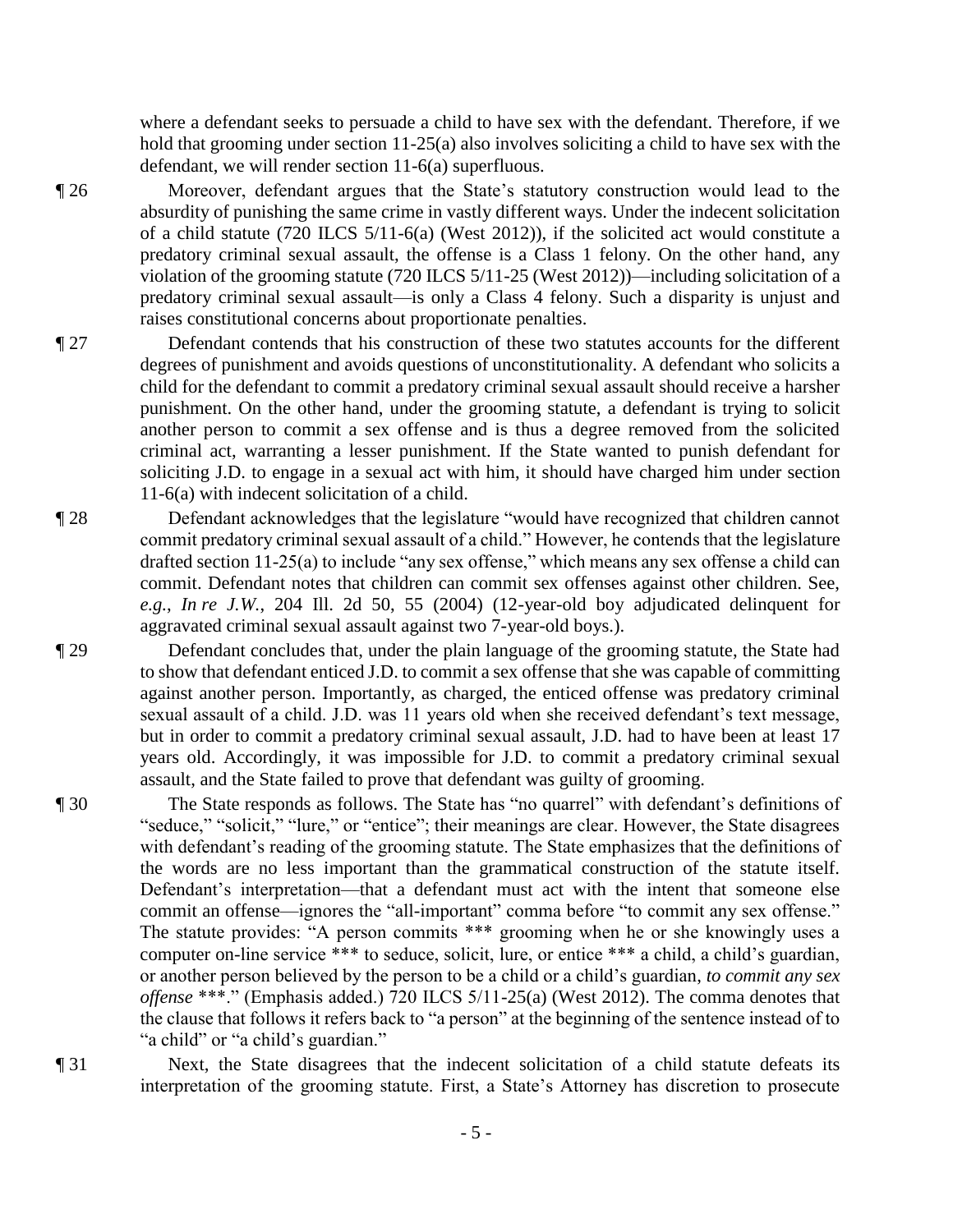under either or both of two statutes that punish the same conduct differently. *People v. Roberts*, 27 Ill. App. 3d 489, 491 (1975). Furthermore, defendant's argument about proportionate penalties is inapplicable because the offenses of grooming and indecent solicitation of a child do not have identical elements. A proportionate penalties violation occurs only where two offenses have identical elements but disparate sentences. *People v. Blair*, 2013 IL 114122, ¶ 32. Here, grooming requires the use of an electronic storage or transmission device, whereas indecent solicitation can be committed in person, by telephone, in writing, or by computer. Grooming can be directed at a child or a child's guardian, or toward anyone believed to be a child or a child's guardian. On the other hand, indecent solicitation can be directed only at a child or one believed to be a child.

¶ 32 The State also cites the legislative history of the grooming statute, arguing that the legislature intended a flexible approach to preventing sexual abuse. Senate Bill 2382 created the offense of grooming in response to the fact that people were using the internet to meet and seduce children. See 95th Ill. Gen. Assem., House Proceedings, May 22, 2008, at 54-55.

¶ 33 Turning back to defendant's argument, the State agrees that it would be impossible for J.D. to commit the crime of predatory criminal sexual assault of a child. However, this simply demonstrates that defendant's construction of the statute is incorrect. Defendant's construction leads to an absurd result, which we presume the legislature did not intend. In enacting the grooming statute, the legislature was clearly concerned about acts committed by others against children, not acts committed by children.

¶ 34 We agree with the State. The primary objective of statutory construction is to ascertain and give effect to the legislature's intent. *Gutman*, 2011 IL 110338, ¶ 12. All other rules of statutory construction are subordinate to this cardinal principle. *People ex rel. Sherman v. Cryns*, 203 Ill. 2d 264, 279 (2003). The most reliable indicator of legislative intent is the language of the statute itself, given its plain and ordinary meaning. *Gutman*, 2011 IL 110338, ¶ 12. Courts review the statute as a whole, construing words and phrases in light of other relevant statutory provisions and not in isolation. *Id.* If possible, each word, clause, and sentence must be given a reasonable meaning and should not be rendered superfluous. *Id.* Courts may also consider the "underlying purpose of the statute's enactment, the evils sought to be remedied, and the consequences of construing the statute in one manner versus another." *People v. Garcia*, 241 Ill. 2d 416, 421 (2011). Further, we presume that the legislature did not intend to create absurd, inconvenient, or unjust results. *Id.* Finally, while under the rule of lenity, we generally construe ambiguous criminal statutes in favor of the defendant (*Gutman*, 2011 IL 110338, ¶ 12); the rule of lenity does not require a construction of the statute that defeats the legislative intent (*id.*; *People v. Jackson*, 2011 IL 110615, ¶ 21).

 $\overline{a}$ 

¶ 35 We must therefore attempt to ascertain the legislative intent, beginning with the language of the grooming statute itself. At the time of these events, section 11-25(a) provided:<sup>1</sup>

> "A person commits the offense of grooming when he or she knowingly uses a computer on-line service, Internet service, local bulletin board service, or any other device capable of electronic data storage or transmission to seduce, solicit, lure, or entice, or attempt to seduce, solicit, lure, or entice, a child, a child's guardian, or another person

<sup>&</sup>lt;sup>1</sup>The legislature amended section 11-25 by enacting Pub. Act 98-919 (eff. Jan. 1, 2015). We quote the version of section 11-25 effective from January 1, 2009, to December 31, 2014, which is the version that applies to this case.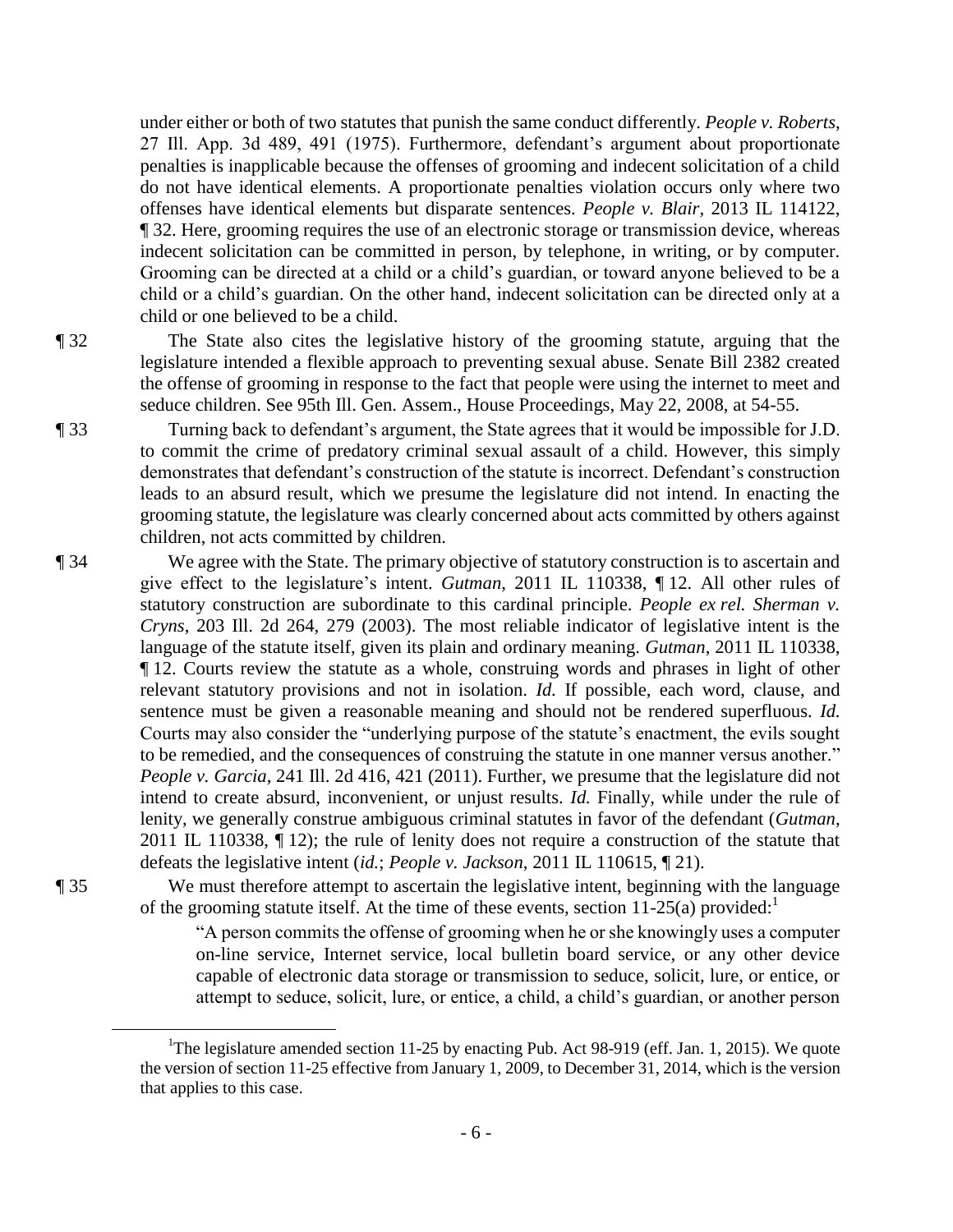believed by the person to be a child or a child's guardian, to commit any sex offense as defined in Section 2 of the Sex Offender Registration Act or to otherwise engage in any unlawful sexual conduct with a child or with another person believed by the person to be a child." 720 ILCS 5/11-25(a) (West 2012).

Grooming was a Class 4 felony. 720 ILCS 5/11-25(b) (West 2012).

¶ 36 The plain language of the statute prohibits a defendant from, *inter alia*, using an electronic transmission device to solicit, lure, entice, or seduce a child in order to commit a sex offense. Defendant provides definitions for "solicit," "lure," "seduce," and "entice," and the State does not contest those definitions. However, we believe that the commonly understood meaning of an additional term aids our analysis: the definition of grooming itself.<sup>2</sup>

¶ 37 In the context of sexual abuse of a child, grooming is commonly understood as a method of building trust with a child or an adult around the child in an effort to gain access to the child, make the child a cooperative participant in the abuse, and reduce the chance that the abuse is detected or disclosed. See Common Questions, National Sex Offender Public Website, https://www.nsopw.gov/en-US/Education/CommonQuestions (last visited Nov. 2, 2016);<sup>3</sup> see also Merriam-Webster Online Dictionary, http://www.merriam-webster.com/dictionary/ groom (last visited Nov. 7, 2016) (as a transitive verb, groom means "to get into readiness for a specific objective"). Importantly, we construe the statute with an eye toward the evil the legislature sought to remedy (*Garcia*, 241 Ill. 2d at 421), and the plain language of the grooming statute makes clear that the legislature sought to prevent sexual abuse of children. Many other states share this understanding of grooming as a method used by sexual abusers to facilitate sexual abuse of children. See, *e.g.*, *State v. Coleman*, 276 P.3d 744, 749 (Idaho 2012) (in the context of a sexual abuse case, "grooming" meant "conduct intended to foster trust and remove defenses over time through a pattern of seduction and preparation, resulting in the child being willing and compliant to the defendant's sexual abuse"); *In re K.H.*, 119 Ohio St. 3d 538, 2008-Ohio-4825, 895 N.E.2d 809, at ¶ 24 (expert testified that the defendant was grooming the minor to be his victim, that is, planning and preparing her for sexual abuse); see also *State v. Swinney*, 345 P.3d 509, 553-54 (Or. Ct. App. 2015) (testimony that defendant groomed the victim, by increasing touching over time in order to sexually abuse the victim, was admissible); *State v. Akins*, 315 P.3d 868, 878 (Kan. 2014) ("Grooming is a well-known phenomenon in the context of sexual abuse.").

 $\overline{a}$ 

¶ 38 While we reach our decision under the plain language of the grooming statute, we agree with the State that our interpretation is consistent with the legislative history of the statute. In adopting section 11-25 of the Code, our legislature understood the danger grooming posed in the age of smartphones and online connectivity, whereby persons could use electronic

<sup>&</sup>lt;sup>2</sup>We noted the State's argument regarding the placement of the comma after "or a child's guardian" and before "to commit any sex offense." While we agree that the comma indicates that "to commit a sex offense" refers back to the person accused of grooming, we do not believe that this grammatical construction is essential to determine the legislature's intent, given our interpretation of the plain language of the statute.

 $3$ The National Sex Offender Public Website is provided by the United States government. We may take judicial notice of this public website. See *People v. Crawford*, 2013 IL App (1st) 100310, ¶ 118 n.9 (utilizing Google Maps); see also *Innovative Garage Door Co. v. High Ranking Domains, LLC*, 2012 IL App (2d) 120117,  $\P$ 4 n.1 (taking judicial notice of defendant's website to address issue of jurisdiction).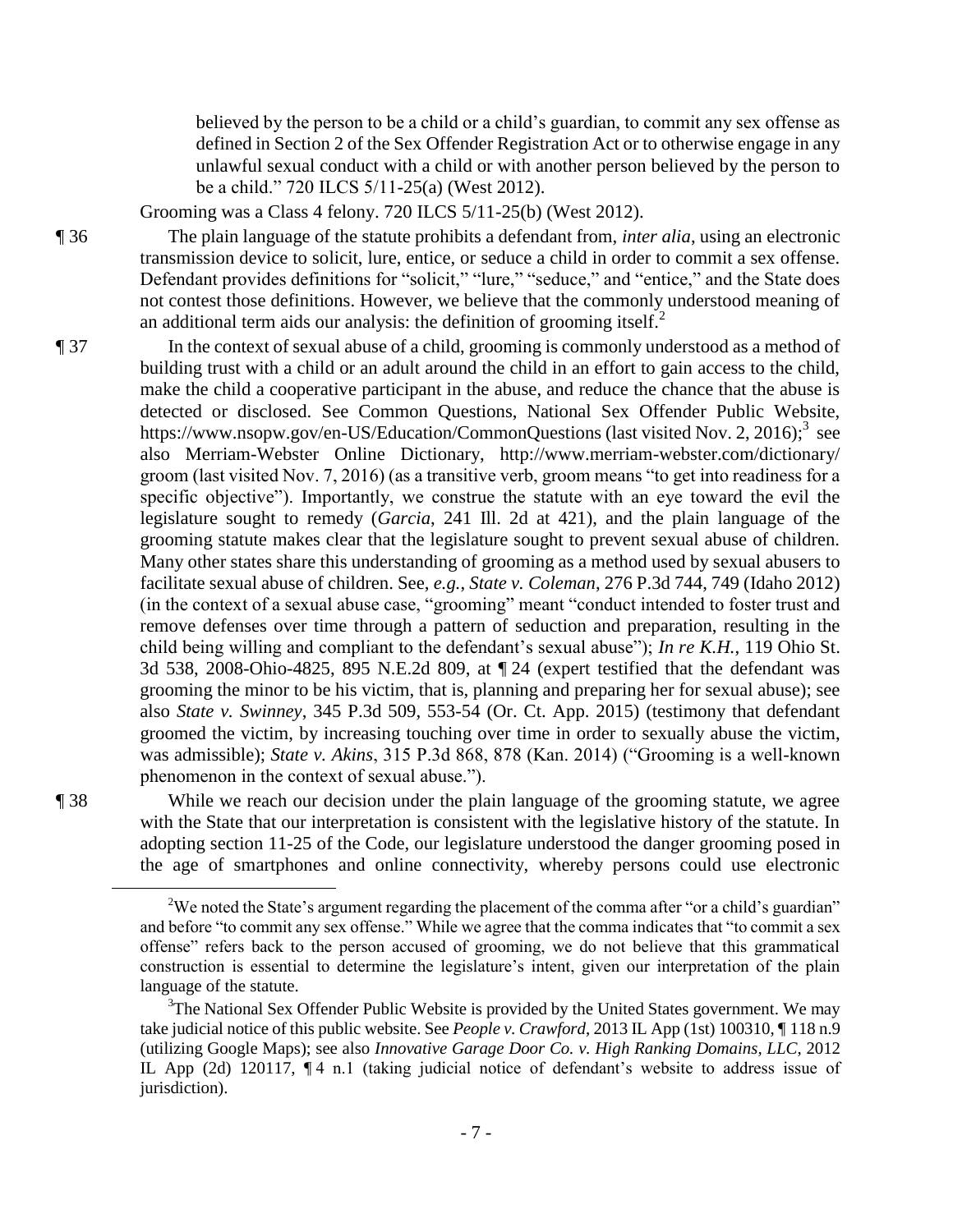communication and the Internet to target children for sexual abuse. See 95th Ill. Gen. Assem., House Proceedings, May 22, 2008, at 54-55. Representative Sid Mathias commented that Senate Bill 2382 was a response to situations that "you probably have watched I believe it's Dateline and how many people are using the Internet to try to meet underage children for . . . in order to entice them or seduce them to commit a sex offense." *Id.* at 54 (statements of Representative Mathias). Senate Bill 2382 addressed this type of situation by creating (1) the offense of grooming, which meant "using the Internet to try to seduce or entice a child" in order to commit a sex offense, and (2) the offense of traveling to meet a child for the purpose of engaging in a sex offense with the child. *Id.*

- ¶ 39 We also reject defendant's argument that the legislature's use of the word "solicit" in the grooming statute required that defendant urged J.D. to personally commit a sex offense. Under section 2-0.5 of the Code, a word or phrase defined by the Code will have the meaning provided by the Code, "except when a particular context clearly requires a different meaning." 720 ILCS 5/2-0.5 (West 2012). In this context, "solicit" clearly is not limited to urging a child to personally commit an offense. Such an interpretation directly conflicts with the common understanding of grooming as a method of preparing a child for sexual abuse. Rather, "solicit" as used in the grooming statute has its commonly understood meaning: to urge strongly, or to entice or lure, especially to evil. See Merriam-Webster Online Dictionary, http://www.merriam-webster.com/dictionary/solicit (last visited Nov. 7, 2016).<sup>4</sup>
- ¶ 40 Even if the meaning of "solicit" in the grooming statute were ambiguous, defendant's argument would still fail. Under the doctrine of *noscitur a sociis*—*i.e.*, a word is known by the company it keeps—the meaning of a questionable word or phrase in a statute may be resolved by reference to the meanings of words or phrases associated with it. *People v. Qualls*, 365 Ill. App. 3d 1015, 1020 (2006). In the grooming statute, "solicit" is closely associated with "seduce," "lure," and "entice." Defendant and the State agree that "seduce" means to persuade someone to do something, particularly to have sex; "lure" means to persuade someone to go somewhere or do something by offering pleasure or gain; and "entice" means to attract by arousing hope or desire. Defendant argues that these words have a common theme in that all involve trying to persuade "someone to do something." We agree that this is a common theme. However, in the context of the grooming statute, it is clear that persuading "someone to do something" includes persuading a child to engage in sexual conduct with the defendant.
- ¶ 41 We further reject defendant's interpretation of the grooming statute because it would lead to an absurd result. Under defendant's interpretation, the child is the one who would have to commit a sex offense. Accordingly, the statute would punish the defendant for encouraging the child to have sex with another child *but not* punish him for encouraging the child to have sex with the defendant. Grooming is a method by which a person gains access to a child, builds trust with the child, and renders the child susceptible to sexual abuse. Therefore, an interpretation of the grooming statute whereby a defendant is allowed to have access to a child, build trust with the child, and encourage the child to have sex with the defendant, but not with others, is absurd.

 $\overline{a}$ 

¶ 42 Finally, we reject defendant's argument that the indecent solicitation of a child statute conflicts with the grooming statute. The State is correct that, when conduct is proscribed by

<sup>&</sup>lt;sup>4</sup>In determining the plain, ordinary, and popularly understood meaning of a term, we may look to the dictionary for a definition. *People v. Bingham*, 2014 IL 115964, ¶ 55.